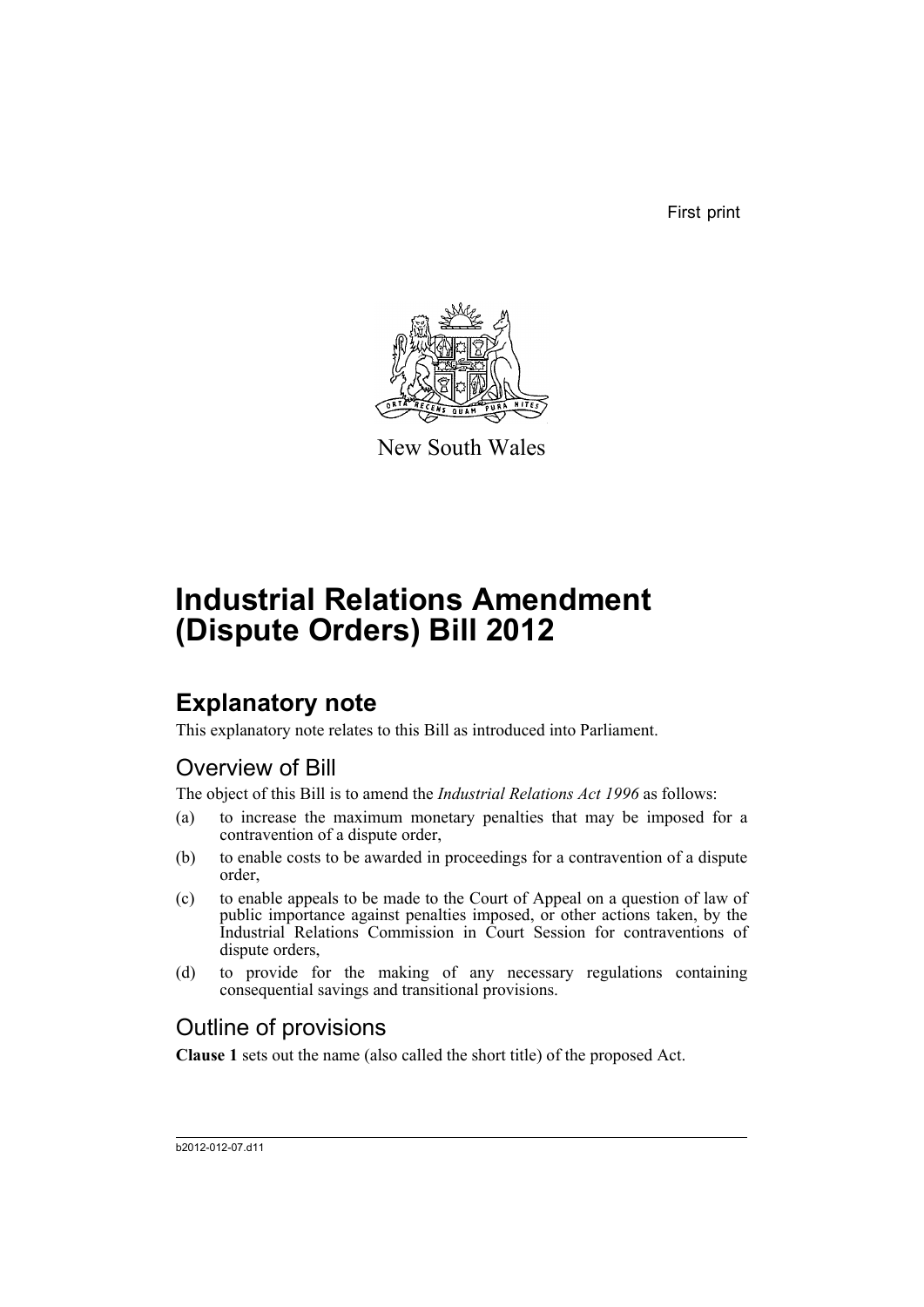Industrial Relations Amendment (Dispute Orders) Bill 2012

Explanatory note

**Clause 2** provides for the commencement of the proposed Act on the date of assent to the proposed Act.

#### **Schedule 1 Amendment of Industrial Relations Act 1996 No 17**

**Schedule 1 [2]** increases the maximum monetary penalty that may be imposed for a breach of a dispute order for a first offence to  $$110,000$  for the first day of an offence and \$55,000 for each subsequent day the offence continues (the current amounts are \$10,000 and \$5,000, respectively). The new maximum penalty for a subsequent breach will be \$220,000 for the first day of an offence and \$110,000 for each subsequent day the offence continues (the current amounts are \$20,000 and \$10,000, respectively).

**Schedule 1 [3]** removes the prohibition on the awarding of costs in proceedings of the Industrial Relations Commission in Court Session for a contravention of a dispute order.

**Schedule 1 [5]** confers on a party to proceedings for a contravention of a dispute order a right to appeal, with leave, to the Court of Appeal on a question of law of public importance relating to a penalty imposed or other action taken by the Industrial Relations Commission. Dispute orders can be made against parties to industrial disputes, members, officers and employees of industrial organisations and persons engaged in secondary boycotts in connection with industrial disputes. The right to appeal to the Court of Appeal will only operate after any rights of appeal to the Full Bench of the Industrial Relations Commission in Court Session have been exhausted. On an appeal the Court of Appeal may remit the matter to the Full Bench of the Commission for determination in accordance with the decision of the Court of Appeal. **Schedule 1 [1] and [4]** make consequential amendments.

**Schedule 1 [6]** enables regulations containing savings and transitional provisions to be made consequent on the enactment of the proposed Act.

**Schedule 1 [7**] applies the amendments made by the proposed Act to proceedings for contraventions of dispute orders that occur on or after the day the proposed Act commences, whether or not the dispute order concerned was made before that day.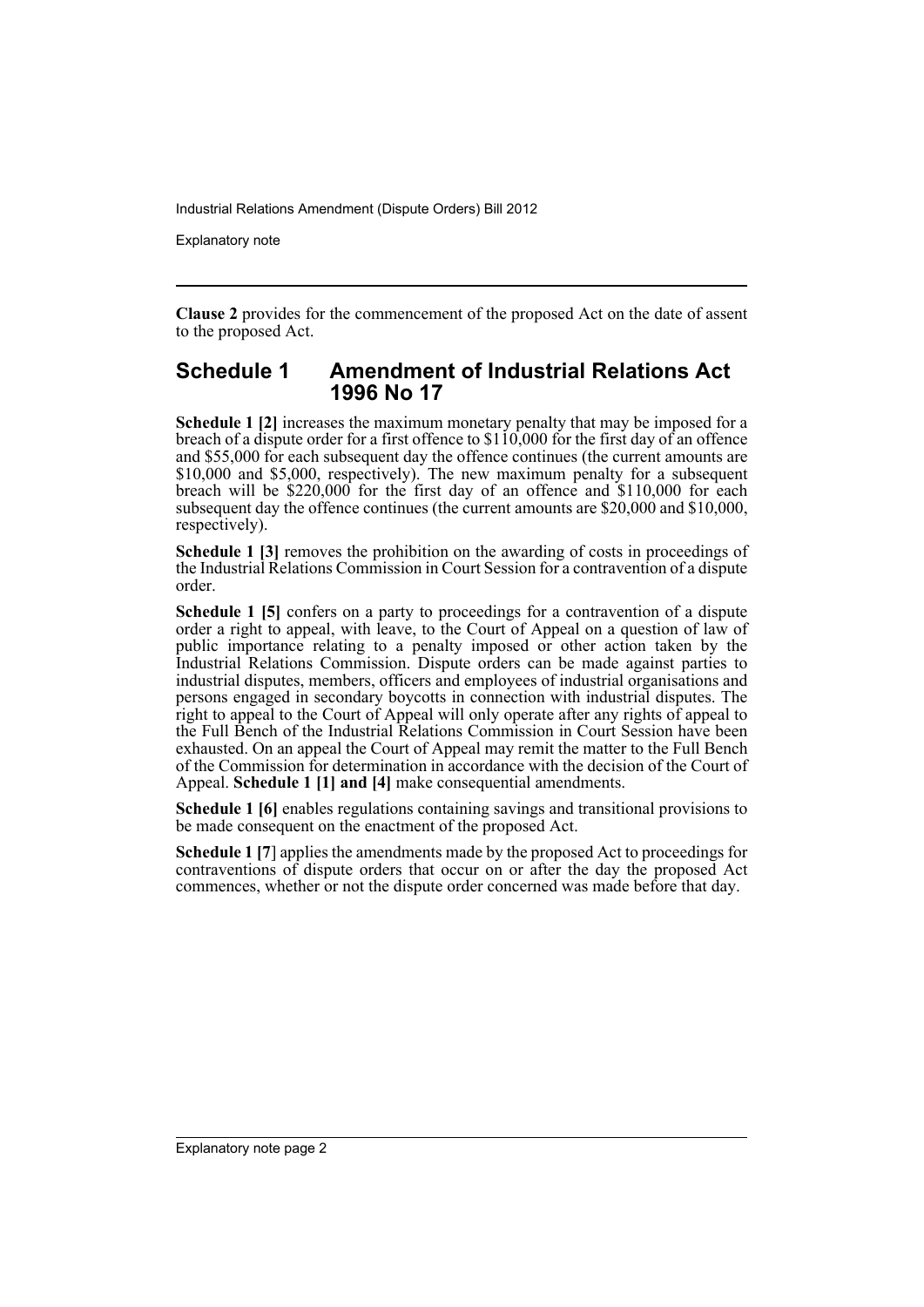First print



New South Wales

# **Industrial Relations Amendment (Dispute Orders) Bill 2012**

## **Contents**

|            |                                                  | Page |
|------------|--------------------------------------------------|------|
|            | Name of Act                                      |      |
|            | 2 Commencement                                   |      |
| Schedule 1 | Amendment of Industrial Relations Act 1996 No 17 |      |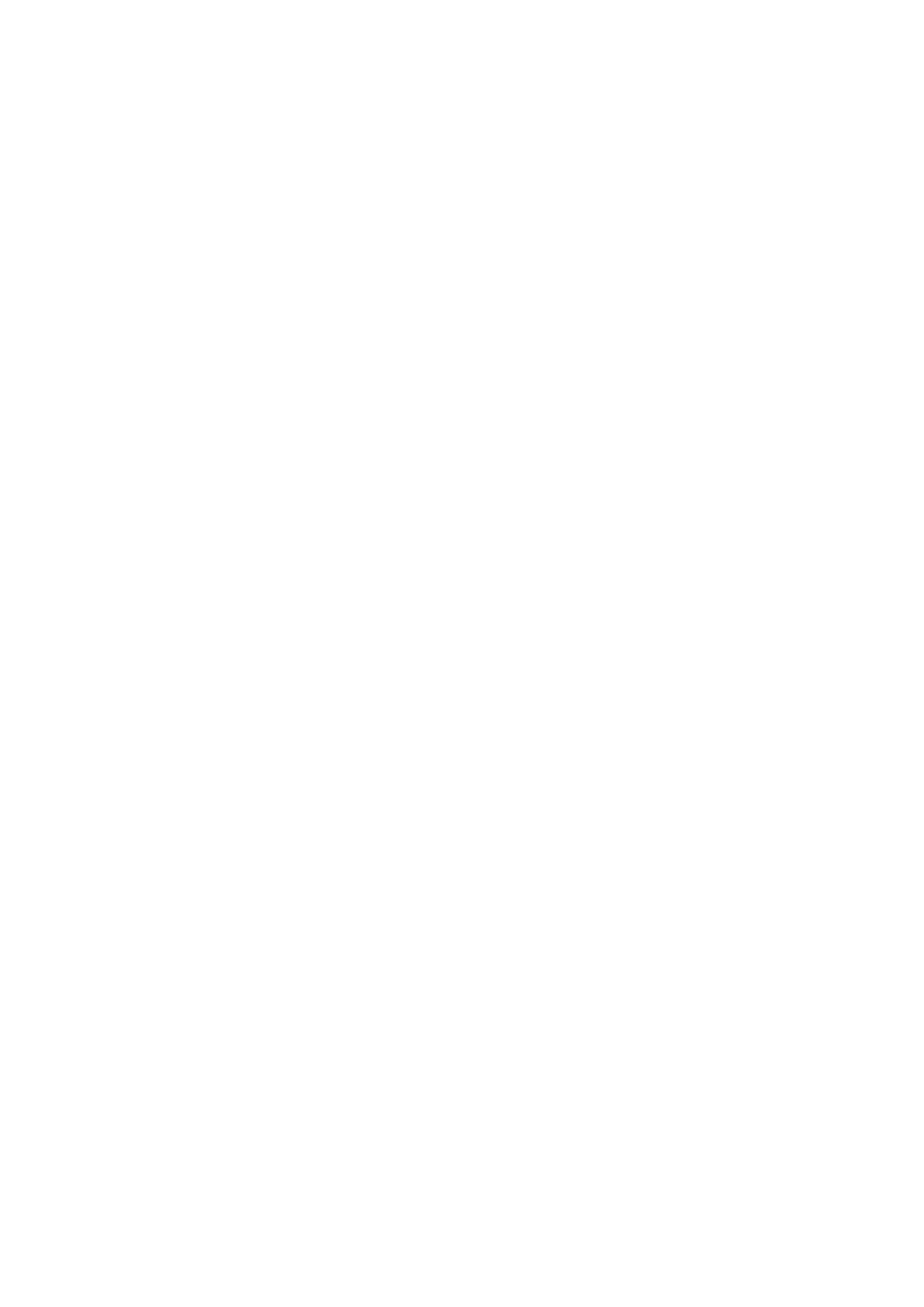

New South Wales

## **Industrial Relations Amendment (Dispute Orders) Bill 2012**

No , 2012

#### **A Bill for**

An Act to amend the *Industrial Relations Act 1996* with respect to contraventions of dispute orders and to costs in proceedings relating to dispute orders.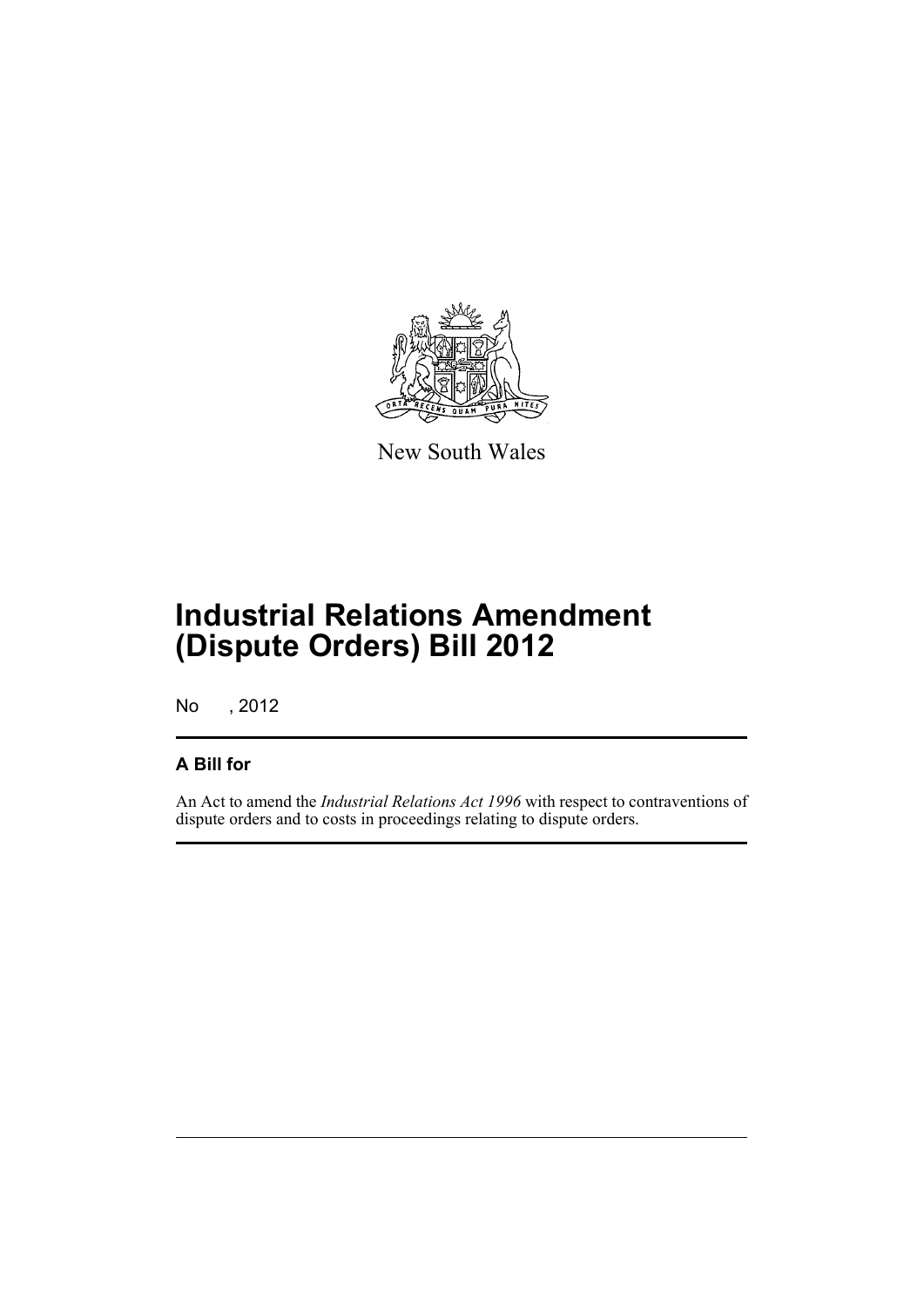<span id="page-5-1"></span><span id="page-5-0"></span>

| The Legislature of New South Wales enacts: |                                                                                    |                     |  |  |
|--------------------------------------------|------------------------------------------------------------------------------------|---------------------|--|--|
|                                            | Name of Act                                                                        |                     |  |  |
|                                            | This Act is the <i>Industrial Relations Amendment (Dispute Orders)</i><br>Act 2012 | 3<br>$\overline{4}$ |  |  |
|                                            | Commencement                                                                       | 5                   |  |  |
|                                            | This Act commences on the date of assent to this Act.                              | 6                   |  |  |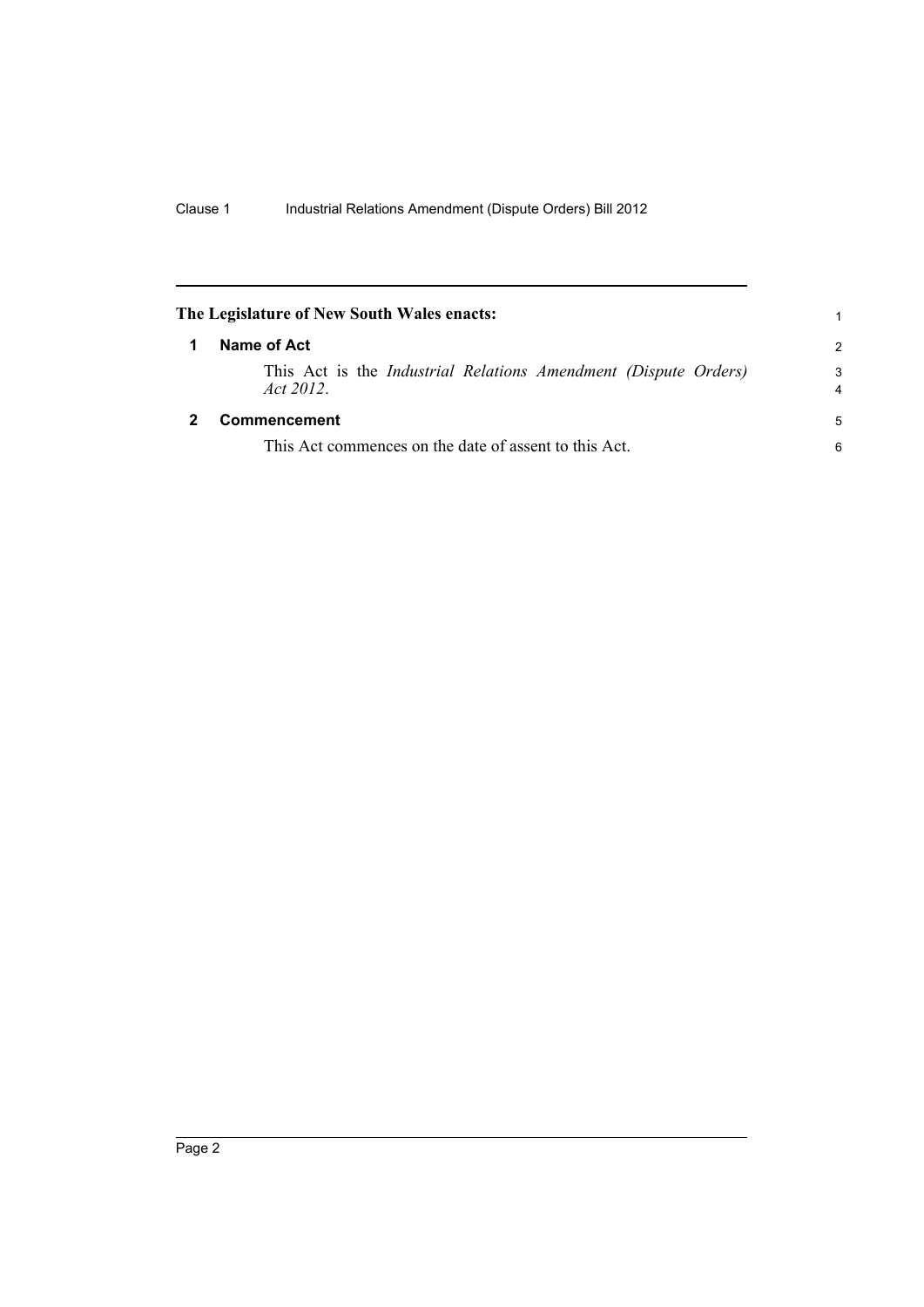Industrial Relations Amendment (Dispute Orders) Bill 2012

Amendment of Industrial Relations Act 1996 No 17 Schedule 1

<span id="page-6-0"></span>

|     | <b>Schedule 1</b>                                                                                                  |                          | <b>Amendment of Industrial Relations Act</b><br>1996 No 17                                                                                                                                                                                                                                                                                                                | $\mathbf{1}$<br>$\overline{c}$   |  |
|-----|--------------------------------------------------------------------------------------------------------------------|--------------------------|---------------------------------------------------------------------------------------------------------------------------------------------------------------------------------------------------------------------------------------------------------------------------------------------------------------------------------------------------------------------------|----------------------------------|--|
| [1] | Section 139 Contravention of dispute order                                                                         |                          |                                                                                                                                                                                                                                                                                                                                                                           |                                  |  |
|     | Insert at the end of section $139(3)$ :                                                                            |                          |                                                                                                                                                                                                                                                                                                                                                                           |                                  |  |
|     |                                                                                                                    |                          | Note. An appeal may be made under section 197C to the Court of<br>Appeal on a question of law relating to penalties imposed, and other<br>actions taken, under this section.                                                                                                                                                                                              | 5<br>$\,6\,$<br>$\overline{7}$   |  |
| [2] | <b>Section 139 (4)</b>                                                                                             |                          |                                                                                                                                                                                                                                                                                                                                                                           |                                  |  |
|     | Omit the subsection. Insert instead:                                                                               |                          |                                                                                                                                                                                                                                                                                                                                                                           |                                  |  |
|     |                                                                                                                    | (4)                      | The maximum penalty that may be imposed on an industrial<br>organisation or employer is:                                                                                                                                                                                                                                                                                  | 10 <sup>°</sup><br>11            |  |
|     |                                                                                                                    | (a)                      | except as provided by paragraph (b)—a penalty not<br>exceeding in total \$110,000 for the first day the<br>contravention occurs and an additional \$55,000 for each<br>subsequent day on which the contravention continues, and                                                                                                                                           | 12<br>13<br>14<br>15             |  |
|     |                                                                                                                    | (b)                      | if a penalty has previously been imposed on the industrial<br>organisation or employer for a contravention of an earlier<br>dispute order—a penalty not exceeding in total \$220,000<br>for the first day the contravention occurs and an additional<br>\$110,000 for each subsequent day on which the<br>contravention continues.                                        | 16<br>17<br>18<br>19<br>20<br>21 |  |
| [3] |                                                                                                                    | <b>Section 181 Costs</b> |                                                                                                                                                                                                                                                                                                                                                                           | 22                               |  |
|     |                                                                                                                    | section $181(3)$ .       | Omit "in proceedings for a contravention of a dispute order or" from                                                                                                                                                                                                                                                                                                      | 23<br>24                         |  |
| [4] |                                                                                                                    |                          | Chapter 4, Part 7, heading                                                                                                                                                                                                                                                                                                                                                | 25                               |  |
|     | Omit "to Commission".                                                                                              |                          |                                                                                                                                                                                                                                                                                                                                                                           |                                  |  |
| [5] | <b>Section 197C</b>                                                                                                |                          |                                                                                                                                                                                                                                                                                                                                                                           | 27                               |  |
|     | Insert after section 197B:                                                                                         |                          |                                                                                                                                                                                                                                                                                                                                                                           | 28                               |  |
|     | 197C<br>Appeals against penalty orders made by Commission in Court<br>Session for contraventions of dispute orders |                          |                                                                                                                                                                                                                                                                                                                                                                           | 29<br>30                         |  |
|     |                                                                                                                    | (1)                      | A person who is a party to proceedings before the Commission<br>under section 139 in relation to a contravention of a dispute order<br>may, with the leave of the Court of Appeal, appeal to the Court<br>on a question of law of public importance relating to any penalty<br>imposed or other action taken under section 139 $(3)$ in relation to<br>the contravention. | 31<br>32<br>33<br>34<br>35<br>36 |  |